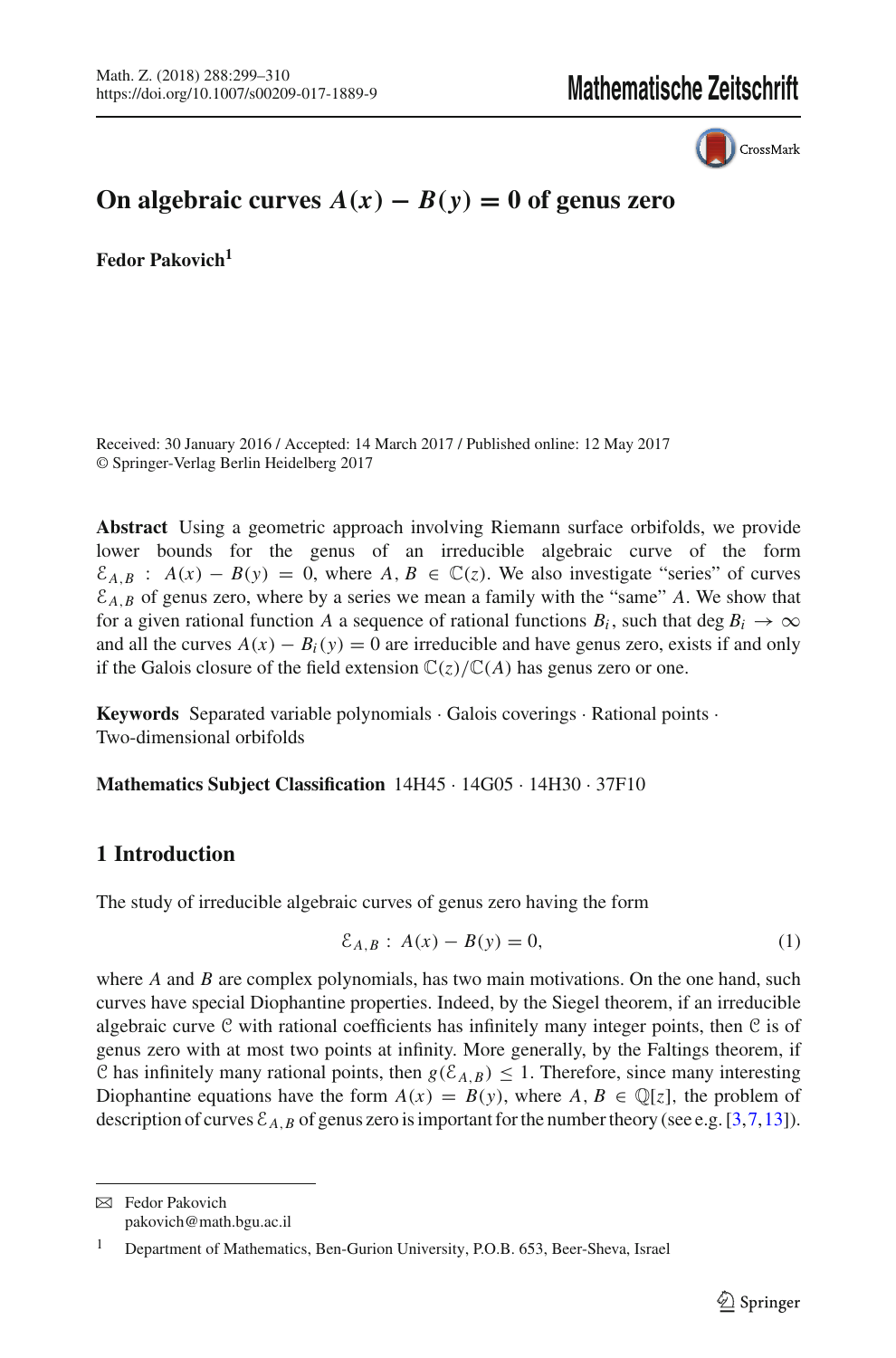On the other hand, for polynomials *A* and *B* with arbitrary complex coefficients the equality  $g(\mathcal{E}_{A,B}) = 0$  holds if and only if there exist *C*,  $D \in \mathbb{C}(z)$  satisfying the functional equation

<span id="page-1-0"></span>
$$
A \circ C = B \circ D. \tag{2}
$$

Since Eq. [\(2\)](#page-1-0) describes situations in which a rational function can be decomposed into a composition of rational functions in two different ways, this equation plays a central role in the theory of functional decompositions of rational functions. Furthermore, functional Eq. [\(2\)](#page-1-0) where *C* and *D* are allowed to be *entire* functions reduces to the case where *C*,  $D \in \mathbb{C}(z)$ (see [\[2](#page-10-2)[,18\]](#page-11-1)). Thus, the problem of description of curves  $\mathcal{E}_{A,B}$  of genus zero naturally appears also in the study of functional equations (see e.g. [\[7,](#page-10-1)[17](#page-11-2)[–19](#page-11-3)]).

Having in mind possible applications to Eq. [\(2\)](#page-1-0) in rational functions, in this paper we study curves  $\mathcal{E}_{A,B}$  allowing *A* and *B* to be arbitrary *rational* functions meaning by  $\mathcal{E}_{A,B}$ the expression obtained by equating to zero the numerator of  $A(x) - B(y)$ . Notice that the curve  $\mathcal{E}_{A,B}$  may turn out reducible. In this case its analysis is more complicated and has a different flavor (see e.g. [\[10\]](#page-11-4)), so below we always will assume that considered curves  $\mathcal{E}_{A,B}$ are irreducible.

For polynomial *A* and *B* the classification of curves  $\mathcal{E}_{A,B}$  of genus zero with one point at infinity follows from the so-called "second Ritt theorem" [\[21](#page-11-5)] about polynomial solutions of [\(2\)](#page-1-0). Namely, any such a curve has either the form

<span id="page-1-1"></span>
$$
x^n - y^s R^n(y) = 0,
$$
 (3)

where *R* is an arbitrary polynomial and  $gcd(s, n) = 1$ , or the form

<span id="page-1-3"></span>
$$
T_n(x) - T_m(y) = 0,
$$
\n(4)

where  $T_n$ ,  $T_m$  are Chebyshev polynomials and  $gcd(n, m) = 1$ . The classification of polynomial curves  $\mathcal{E}_{A,B}$  of genus zero with at most two points at infinity was obtained in the paper of Bilu and Tichy [\[3\]](#page-10-0), which continued the line of researches started by Fried (see [\[7](#page-10-1)[–9](#page-10-3)]). In this case, in addition to the above curves we have the following possibilities:

$$
x^2 - (1 - y^2)S^2(y) = 0,\t\t(5)
$$

where *S* is an arbitrary polynomial,

$$
T_{2n}(x) + T_{2m}(y) = 0,\t\t(6)
$$

where  $gcd(n, m) = 1$ , and

<span id="page-1-2"></span>
$$
(3x4 - 4x3) - (y2 - 1)3 = 0.
$$
 (7)

Finally, the classification obtained in [\[3\]](#page-10-0) was extended to the case where *A* and *B* are allowed to be Laurent polynomials in [\[17\]](#page-11-2). In this case, to the list above one has to add the possibility for *R* in [\(3\)](#page-1-1) to be a Laurent polynomial, and the curve

<span id="page-1-4"></span>
$$
\frac{1}{2}\left(y^{n} + \frac{1}{y^{n}}\right) - T_{m}(x) = 0,
$$
\n(8)

where  $gcd(n, m) = 1$ . Notice also that an explicit classification of curves [\(1\)](#page-0-0) of genus *one* with one point at infinity for polynomial *A* and *B* was obtained by Avanzi and Zannier [\[1\]](#page-10-4). The above results essentially exhaust the list of general results concerning the problem of description of irreducible curves  $\mathcal{E}_{A,B}$  of small genus.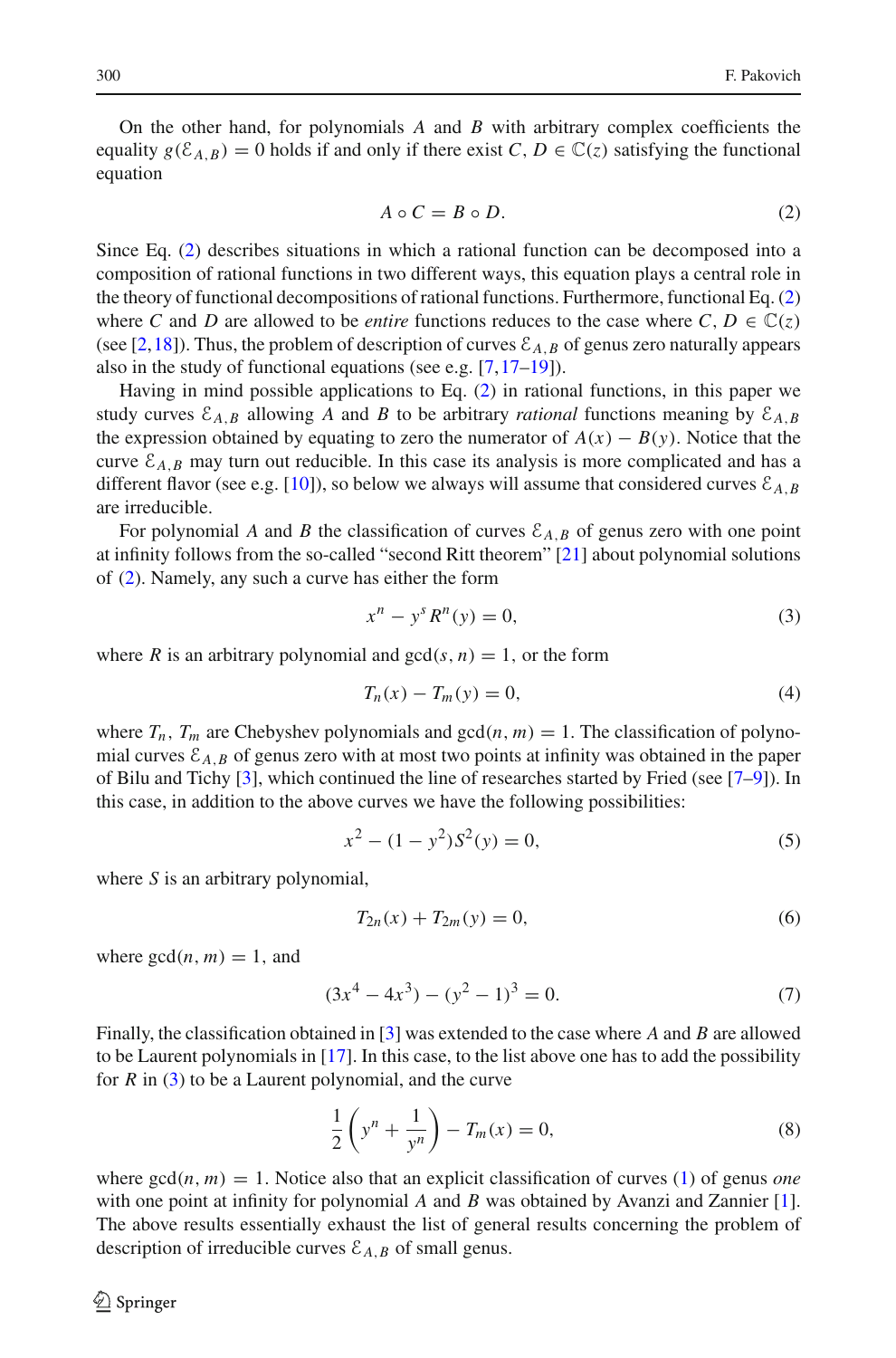All the curves  $\mathcal{E}_{A,B}$  of genus zero listed above, except for [\(7\)](#page-1-2), obviously share the following feature: in fact they are "series" of curves with the "same" *A*. We formalize this observation as follows. Say that a rational function *A* is a *basis of series of curves of genus zero* if there exists a sequence of rational functions  $B_i$  such that deg  $B_i \to \infty$  and all the curves  $A(x) - B<sub>i</sub>(y) = 0$  are irreducible and have genus zero. Clearly, a description of all bases of series is an important step in understanding of the general problem, and the main goal of the paper is to provide such a description in geometric terms.

Recall that for a rational function *A* its normalization *A* is defined as a holomorphic<br>testing of the layers normalized between connect Diamann awforce  $\widetilde{A}$  is  $\widetilde{S}$  in  $\mathbb{C}^{\mathbb{R}}$ function of the lowest possible degree between compact Riemann surfaces  $\widetilde{A}$  :  $\widetilde{S}_A \to \mathbb{CP}^1$ such that  $\widetilde{A}$  is a Galois covering and  $\widetilde{A} = A \circ H$  for some holomorphic map  $H : \widetilde{S}_A \to \mathbb{CP}^1$ . From the algebraic point of view, the passage from *A* to *A* corresponds to the passage from<br>the field extension  $C(z)$  (C(A) to its Calais algebra. In these tarms any main result about the field extension  $\mathbb{C}(z)/\mathbb{C}(A)$  to its Galois closure. In these terms our main result about bases of series is the following statement.

<span id="page-2-0"></span>**Theorem 1** *A rational function A is a basis of series of curves of genus zero if and only if the Galois closure of*  $\mathbb{C}(z)/\mathbb{C}(A)$  *has genus zero or one.* 

Thus, the set of possible bases of series splits into two classes. Elements of the first class are "compositional left factor" of well known Galois coverings of  $\mathbb{CP}^1$  by  $\mathbb{CP}^1$  calculated for the first time by Klein [\[12](#page-11-6)]. In particular, up to the change  $A \to \mu_1 \circ A \circ \mu_2$ , where  $\mu_1$ and  $\mu_2$  are Möbius transformations, besides the functions

$$
z^n, \quad T_n, \quad \frac{1}{2}\left(z^n + \frac{1}{z^n}\right), \quad n \ge 1,\tag{9}
$$

this class contains only a finite number of functions which can be calculated explicitly. For instance, the polynomial  $3x^4-4x^3$  appearing in [\(7\)](#page-1-2) is an example of such a function, implying that curve [\(7\)](#page-1-2) in fact also belongs to a series of curves of genus zero (see Sect. [5](#page-9-0) below). Typical representatives of the second class, consisting of rational compositional left factors of Galois coverings of  $\mathbb{CP}^1$  by a torus, are Lattès functions (see e.g. [\[15](#page-11-7)]), but other possibilities also exist.

The approach of the papers [\[1](#page-10-4),[3](#page-10-0)[,17\]](#page-11-2) to the calculation of  $g(\mathcal{E}_{A,B})$  is based on the for-mula, given in [\[9](#page-10-3)], which expresses  $g(\mathcal{E}_{A,B})$  through the ramifications of *A* and *B*. Namely, if  $c_1, c_2, \ldots, c_r$  is a union of critical values of *A* and *B*, and  $f_{i,1}, f_{i,2}, \ldots, f_{i,u_i}$  (resp.  $g_{i,1}, g_{i,2}, \ldots, g_{i,v_i}$  is a collection of local degrees of *A* (resp. *B*) at the points of  $A^{-1}(\{c_i\})$ (resp.  $B^{-1}({c_i})$ ), then  $g(\mathcal{E}_{A,B})$  may be calculated as follows:

$$
2 - 2g(\mathcal{E}_{A,B}) = \sum_{i=1}^{r} \sum_{j_1=1}^{u_i} \sum_{j_2=1}^{v_i} \gcd(f_{i,j_1}g_{i,j_2}) - (r-2)\deg A \deg B.
$$
 (10)

However, the direct analysis of this formula is quite difficult already in the above cases, and the further progress requires even more cumbersome considerations. In this paper we propose a new approach to the problem and prove the following general result.

<span id="page-2-1"></span>**Theorem 2** *Let A be a rational function of degree n. Then for any rational function B of degree m such that the curve*  $\mathcal{E}_{A,B}$  *is irreducible the inequality* 

<span id="page-2-2"></span>
$$
g(\mathcal{E}_{A,B}) > \frac{m - 84n + 168}{84} \tag{11}
$$

*holds, unless the Galois closure of* C(*z*)/C(*A*) *has genus zero or one.*

 $\circled{2}$  Springer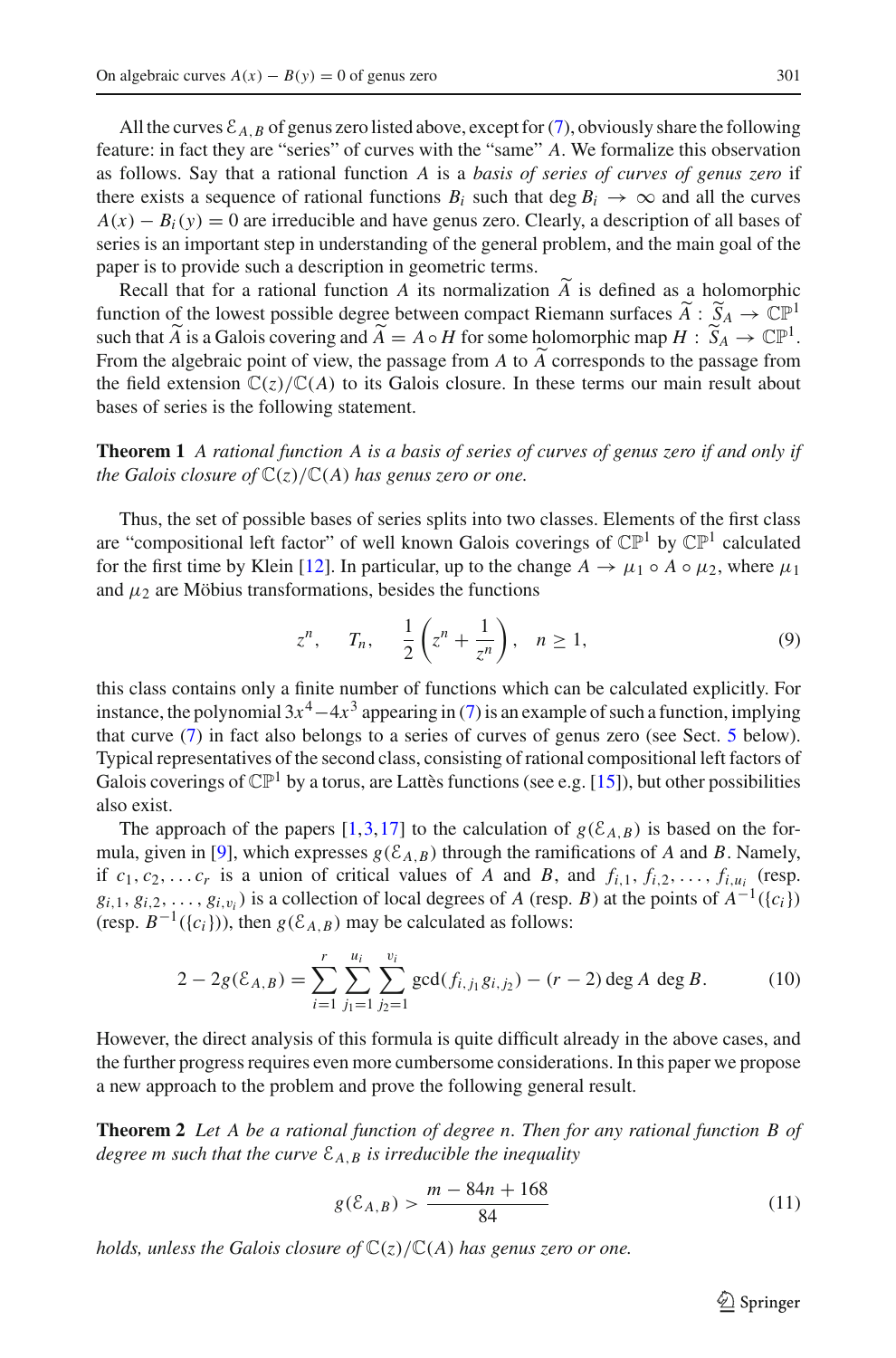Our approach is based on techniques introduced in the recent paper [\[20\]](#page-11-8). This paper studies rational solutions of the functional equation

<span id="page-3-2"></span>
$$
A \circ X = X \circ B \tag{12}
$$

using Riemann surface orbifolds. For the first time orbifolds were used in the context of functional equations in the paper [\[5](#page-10-5)] devoted to commuting rational functions. However, in [\[5](#page-10-5)] orbifolds appear in a dynamical context as a certain characteristic of the Poincaré function, while in [\[20](#page-11-8)] an orbifold is attached directly to any rational function. The approach of [\[20\]](#page-11-8) permits to obtain restrictions on possible ramifications of solutions of [\(2\)](#page-1-0) in terms of the corresponding orbifolds, and to give transparent proofs of Theorems [1](#page-2-0) and [2.](#page-2-1)

The paper is organized as follows. In the second section we recall basic facts about Riemann surface orbifolds and some results from the papers [\[17](#page-11-2),[20](#page-11-8)]. We also express the condition that the Galois closure of  $\mathbb{C}(z)/\mathbb{C}(A)$  has genus zero or one in terms of orbifolds. In the third and the fourth sections we prove Theorems [2](#page-2-1) and [1](#page-2-0) correspondingly. Finally, in the fifth section we consider an example illustrating Theorem [1.](#page-2-0)

#### **2 Fiber products, orbifolds, and Galois coverings**

A pair  $\theta = (R, \nu)$  consisting of a Riemann surface R and a ramification function  $\nu : R \to \mathbb{N}$ which takes the value  $v(z) = 1$  except at isolated points is called a Riemann surface orbifold (see e.g. [\[14](#page-11-9), Appendix E]). The Euler characteristic of an orbifold  $\mathcal{O} = (R, \nu)$  is defined by the formula

<span id="page-3-3"></span>
$$
\chi(\mathcal{O}) = \chi(R) + \sum_{z \in R} \left( \frac{1}{\nu(z)} - 1 \right),\tag{13}
$$

where  $\chi(R)$  is the Euler characteristic of R. If  $R_1$ ,  $R_2$  are Riemann surfaces provided with ramification functions  $v_1$ ,  $v_2$ , and  $f : R_1 \rightarrow R_2$  is a holomorphic branched covering map, then *f* is called *a covering map*  $f : \mathcal{O}_1 \to \mathcal{O}_2$  *between orbifolds*  $\mathcal{O}_1 = (R_1, v_1)$  *and*  $\mathcal{O}_2 = (R_2, \nu_2)$  if for any  $z \in R_1$  the equality

<span id="page-3-0"></span>
$$
\nu_2(f(z)) = \nu_1(z) \deg_z f \tag{14}
$$

holds, where  $\deg_z f$  denotes the local degree of f at the point *z*. If for any  $z \in R_1$  instead of equality [\(14\)](#page-3-0) a weaker condition

<span id="page-3-1"></span>
$$
\nu_2(f(z)) \mid \nu_1(z) \deg_z f \tag{15}
$$

holds, then *f* is called *a holomorphic map*  $f: \mathcal{O}_1 \to \mathcal{O}_2$  *between orbifolds*.  $\mathcal{O}_1$  *and*  $\mathcal{O}_2$ *.* 

A universal covering of an orbifold O is a covering map between orbifolds  $\theta_{\mathcal{O}}: \mathcal{O} \to \mathcal{O}$  such that *R* is simply connected and  $\tilde{v}(z) \equiv 1$ . If  $\theta_{\mathcal{O}}$  is such a map, then there exists a group  $\Gamma_{\mathcal{O}}$  of conformal automorphisms of  $\tilde{R}$  such that the equality  $\theta_{\mathcal{O}}$ exists a group  $\Gamma_{\mathcal{O}}$  of conformal automorphisms of *R* such that the equality  $\theta_{\mathcal{O}}(z_1) = \theta_{\mathcal{O}}(z_2)$ holds for  $z_1, z_2 \in R$  if and only if  $z_1 = \sigma(z_2)$  for some  $\sigma \in \Gamma_0$ . A universal covering exists and is unique up to a conformal isomorphism of *R*, unless  $\odot$  is the Riemann sphere with one ramified point, or  $\circ$  is the Riemann sphere with two ramified points  $z_1$ ,  $z_2$  such that  $\nu(z_1) \neq \nu(z_2)$ . Furthermore,  $\widetilde{R} = \mathbb{D}$  if and only if  $\chi(0) < 0$ ,  $\widetilde{R} = \mathbb{C}$  if and only if  $\chi$ (0) = 0, and  $\widetilde{R} = \mathbb{CP}^1$  if and only if  $\chi$ (0) > 0 (see [\[14,](#page-11-9) Appendix E] and [\[6,](#page-10-6) Section IV.9.12]). Abusing notation we will use the symbol <sup>O</sup> both for the orbifold and for the Riemann surface *R* .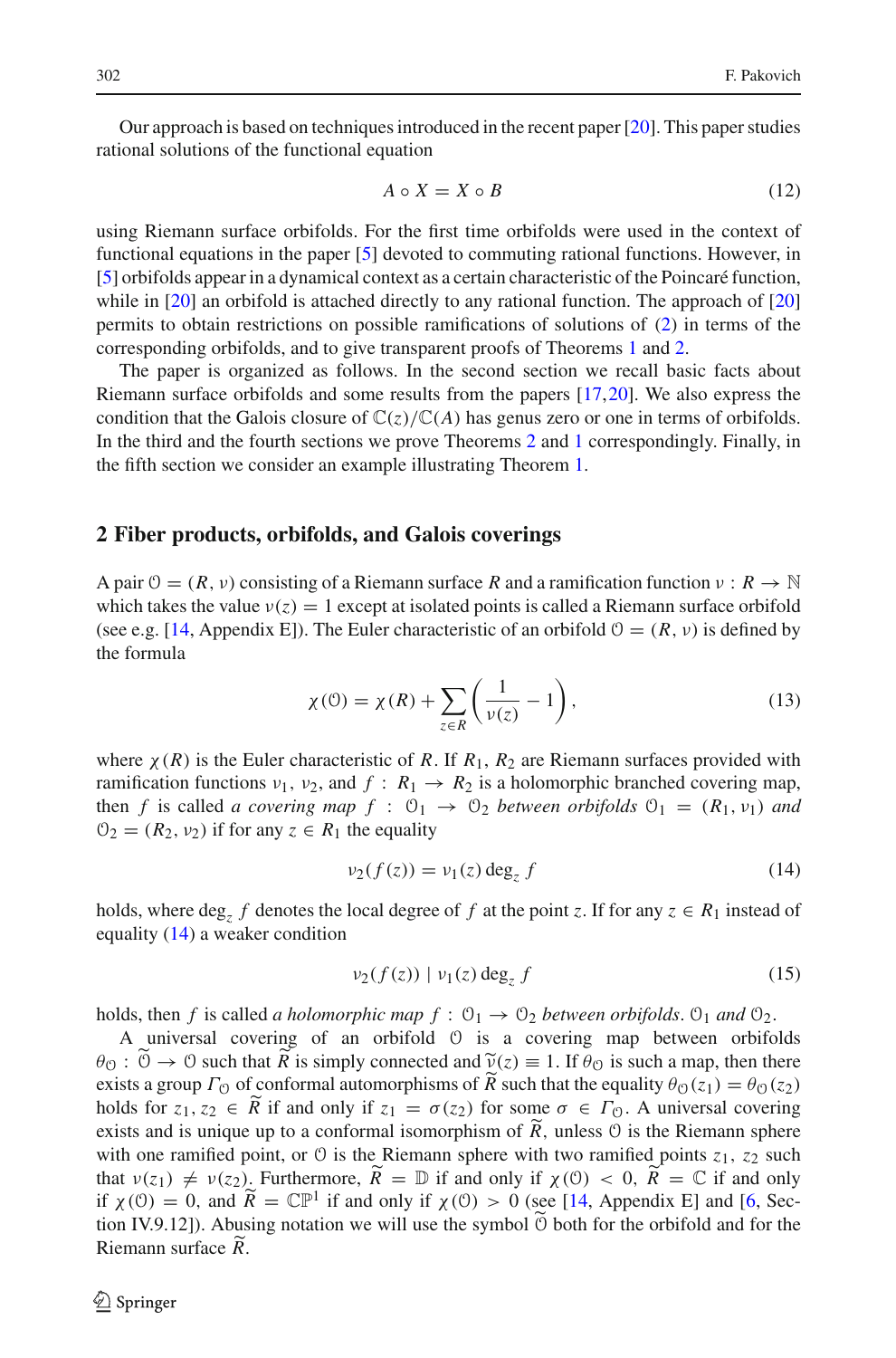<span id="page-4-4"></span>Covering maps between orbifolds lift to isomorphisms between their universal coverings. More generally, the following proposition holds (see [\[20,](#page-11-8) Proposition 3.1]).

**Proposition 1** *Let*  $f: \mathcal{O}_1 \to \mathcal{O}_2$  *be a holomorphic map between orbifolds. Then for any choice of*  $\theta_{\mathcal{O}_1}$  *and*  $\theta_{\mathcal{O}_2}$  *there exist a holomorphic map*  $F : \mathcal{O}_1 \to \mathcal{O}_2$  *and a homomorphism*  $\phi: \Gamma_{\mathcal{O}_1} \to \Gamma_{\mathcal{O}_2}$  *such that the diagram* 

<span id="page-4-1"></span>
$$
\widetilde{\Theta_1} \xrightarrow{F} \widetilde{\Theta_2} \n\downarrow^{\theta_{\Theta_1}} \qquad \downarrow^{\theta_{\Theta_2}} \n\Theta_1 \xrightarrow{f} \Theta_2
$$
\n(16)

*is commutative and for any*  $\sigma \in \Gamma_{\mathcal{O}_1}$  *the equality* 

<span id="page-4-0"></span>
$$
F \circ \sigma = \phi(\sigma) \circ F \tag{17}
$$

*holds. The map F is defined by*  $\theta_{\mathcal{O}_1}$ ,  $\theta_{\mathcal{O}_2}$ , and f uniquely up to a transformation  $F \to g \circ F$ , *where*  $g \in \Gamma_{\mathcal{O}_2}$ . In the other direction, for any holomorphic map  $F : \mathcal{O}_1 \to \mathcal{O}_2$  which *satisfies* [\(17\)](#page-4-0) *for some homomorphism*  $\phi : \Gamma_{0} \to \Gamma_{0}$ *, there exists a uniquely defined holomorphic map between orbifolds*  $f: \mathcal{O}_1 \to \mathcal{O}_2$  *such that diagram* [\(16\)](#page-4-1) *is commutative. The holomorphic map F is an isomorphism if and only if f is a covering map between orbifolds.*  $\Box$ 

If  $f: \mathcal{O}_1 \to \mathcal{O}_2$  is a covering map between orbifolds with compact support, then the Riemann-Hurwitz formula implies that

<span id="page-4-5"></span>
$$
\chi(\mathcal{O}_1) = d\chi(\mathcal{O}_2),\tag{18}
$$

<span id="page-4-3"></span>where  $d = \deg f$ . For holomorphic maps the following statement is true (see [\[20](#page-11-8), Proposition 3.2]).

**Proposition 2** *Let*  $f : \mathcal{O}_1 \to \mathcal{O}_2$  *be a holomorphic map between orbifolds with compact support. Then*

$$
\chi(\mathcal{O}_1) \le \chi(\mathcal{O}_2) \deg f \tag{19}
$$

and the equality holds if and only if  $f: \mathfrak{O}_1 \to \mathfrak{O}_2$  is a covering map between orbifolds.  $\Box$ 

Let  $R_1$ ,  $R_2$  be Riemann surfaces, and  $f: R_1 \rightarrow R_2$  a holomorphic branched covering map. Assume that  $R_2$  is provided with ramification function  $\nu_2$ . In order to define a ramification function  $v_1$  on  $R_1$  so that *f* would be a holomorphic map between orbifolds  $O_1 = (R_1, v_1)$ and  $\mathcal{O}_2 = (R_2, \nu_2)$  we must satisfy condition [\(15\)](#page-3-1), and it is easy to see that for any  $z \in R_1$  a minimal possible value for  $v_1(z)$  is defined by the equality

<span id="page-4-2"></span>
$$
\nu_2(f(z)) = \nu_1(z) \gcd(\deg_z f, \nu_2(f(z)).
$$
\n(20)

In case if [\(20\)](#page-4-2) is satisfied for any  $z \in R_1$  we say that f is *a minimal holomorphic map between orbifolds*  $O_1 = (R_1, v_1)$  *and*  $O_2 = (R_2, v_2)$ . Notice that any covering map obviously is a minimal holomorphic map.

With any holomorphic function  $f : R_1 \rightarrow R_2$  between compact Riemann surfaces one can associate in a natural way two orbifolds  $\mathcal{O}_1^f = (R_1, v_1^f)$  and  $\mathcal{O}_2^f = (R_2, v_2^f)$ , setting  $v_2^f(z)$  equal to the least common multiple of local degrees of *f* at the points of the preimage  $\bar{f}^{-1}{z}$ , and

$$
v_1^f(z) = v_2^f(f(z))/\deg_z f.
$$

 $\mathcal{L}$  Springer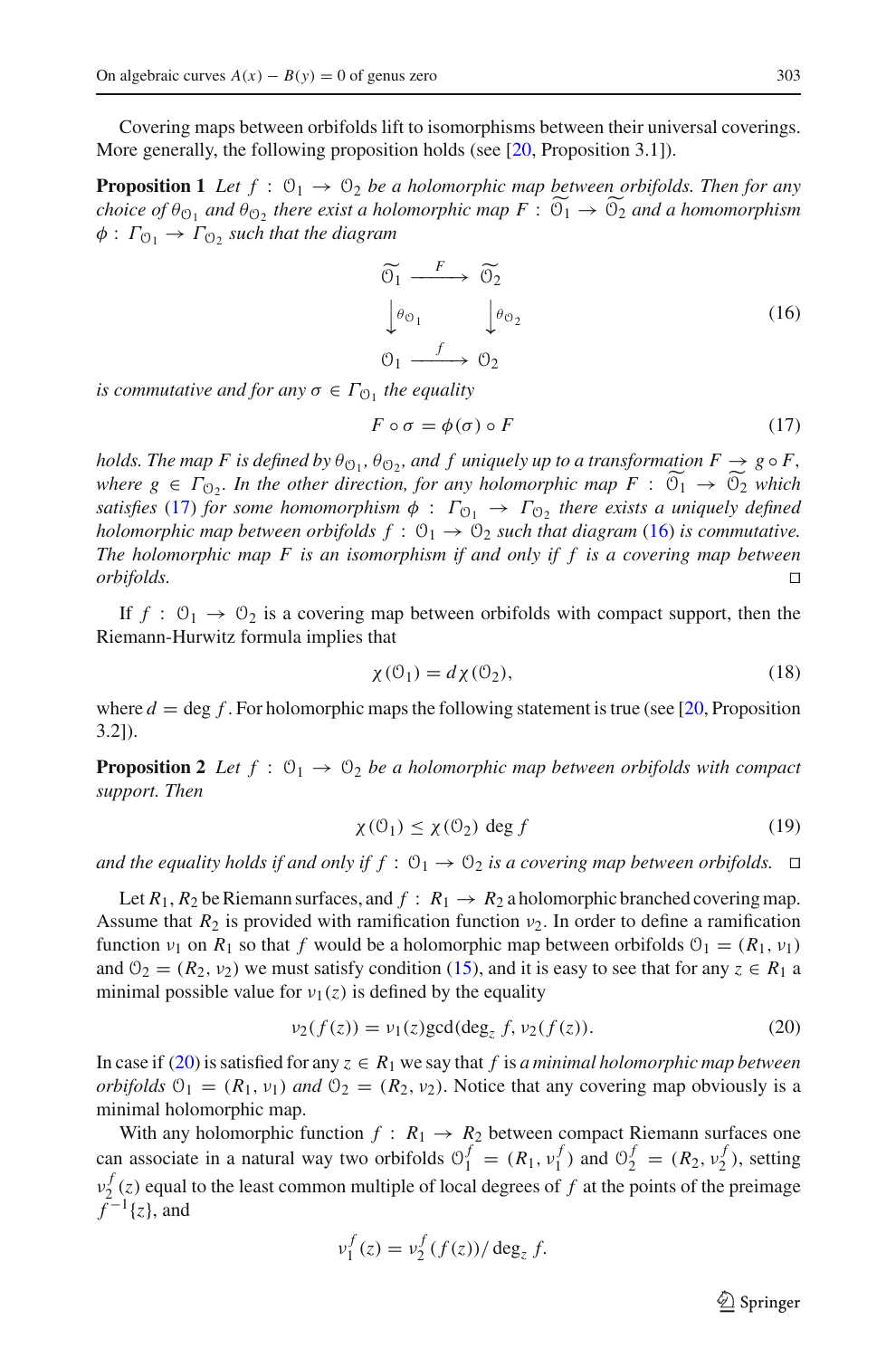By construction, *f* is a covering map between orbifolds  $f: \mathcal{O}_1^f \to \mathcal{O}_2^f$ . Furthermore, since the composition  $f \circ \theta_{\bigcirc_1^f} : \bigcirc_1^f \to \bigcirc_2^f$  is a covering map between orbifolds, it follows from the uniqueness of the universal covering that

$$
\theta_{\mathcal{O}_2^f} = f \circ \theta_{\mathcal{O}_1^f}.\tag{21}
$$

For rational functions *A* and *B* irreducible components of  $\mathcal{E}_{A,B}$  correspond to irreducible components of the fiber product of *A* and *B*. In particular, if  $\mathcal{E}_{A,B}$  is an irreducible curve and  $\widetilde{\mathcal{E}}_{A,B}$  is its desingularization, then there exist holomorphic functions  $p, q : \widetilde{\mathcal{E}}_{A,B} \to \mathbb{C}\mathbb{P}^1$ such that

<span id="page-5-0"></span>
$$
A \circ p = B \circ q,\tag{22}
$$

and

<span id="page-5-1"></span>
$$
\deg A = \deg q, \quad \deg B = \deg p \tag{23}
$$

(see [\[17](#page-11-2), Theorem 2.2 and Proposition 2.4]). Furthermore, the functions *A*, *B*, *p*, *q* possess "good" properties with respect to the associated orbifolds defined above. Namely, the following statement holds (see [\[20,](#page-11-8) Theorem 4.2 and Lemma 2.1]).

<span id="page-5-2"></span>**Theorem 3** *Let A, B be rational functions such that the curve*  $\mathcal{E}_{A,B}$  *is irreducible, and*  $p, q: \tilde{\mathcal{E}}_{A,B} \to \mathbb{C}\mathbb{P}^1$  *holomorphic functions such that equalities* [\(22\)](#page-5-0) *and* [\(23\)](#page-5-1) *hold. Then the commutative diagram*



*consists of minimal holomorphic maps between orbifolds.*

Of course, vertical arrows in the above diagram are covering maps and hence minimal holomorphic maps simply by definition. The meaning of the theorem is that the branching of *q* and *A* to a certain extent defines the branching of *p* and *B*. For example, Theorem [3](#page-5-2) applied to functional Eq. [\(12\)](#page-3-2) where *A*, *X*, *B* are rational functions such that  $\mathcal{E}_{A,X}$  is irreducible, implies that  $\chi(\mathcal{O}_2^X) \geq 0$  (see [\[20](#page-11-8)]).

<span id="page-5-3"></span>For a rational function *A* the condition  $\chi$  ( $\mathcal{O}_2^A$ )  $\geq$  0 is very restrictive, and is equivalent to the condition that the normalization of *A* has genus at most one.

**Lemma 1** *Let A be a rational function. Then*  $g(\widetilde{S}_A) = 0$  *if and only if*  $\chi(\mathbb{O}_2^A) > 0$ *, and*  $g(\widetilde{S}_A) = 1$  *if and only if*  $\chi(\mathcal{O}_2^A) = 0$ *.* 

*Proof* Let  $f : S \to \mathbb{CP}^1$  be an arbitrary Galois covering of  $\mathbb{CP}^1$ . Then f is a quotient map *f* : *S*  $\rightarrow$  *S*/*Γ* for some subgroup *Γ* of *Aut*(*S*), and for any branch point *z<sub>i</sub>*,  $1 \le i \le r$ , of *f* there exists a number  $d_i$  such that  $f^{-1}{z_i}$  consists of  $|G|/d_i$  points, at each of which the multiplicity of *f* equals *di* . Applying the Riemann-Hurwitz formula, we see that

$$
2g(S) - 2 = -2|\Gamma| + \sum_{i=1}^{r} \frac{|\Gamma|}{d_i} (d_i - 1),
$$

 $\circledcirc$  Springer

 $\Box$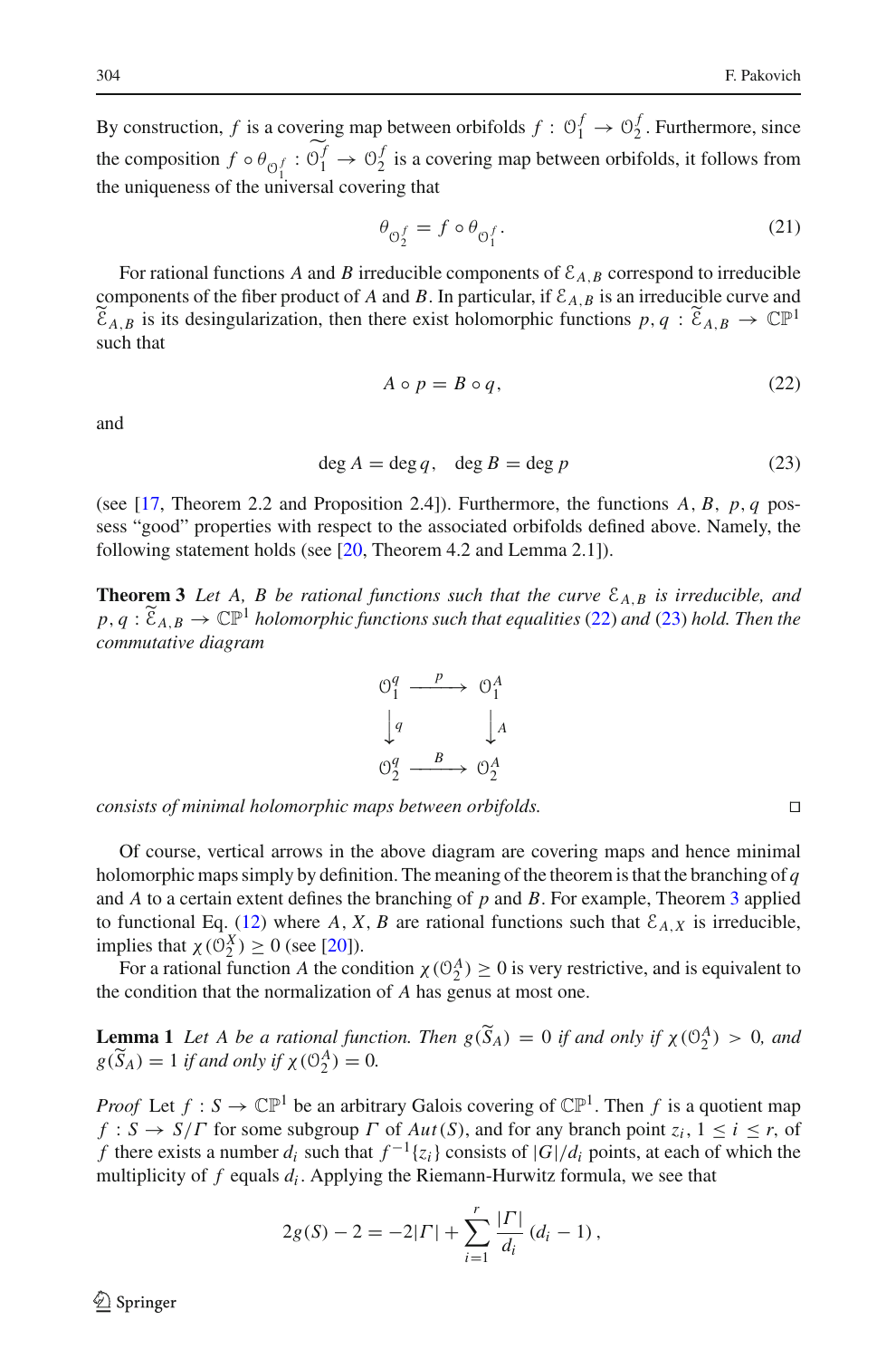implying that

$$
\chi(\mathcal{O}_2^f) = 2 + \sum_{i=1}^r \left(\frac{1}{d_i} - 1\right) = \frac{2 - 2g(S)}{|\Gamma|}.
$$
 (24)

Thus, if  $f: S \to \mathbb{CP}^1$  is a Galois covering, then  $g(S) = 0$  if and only if  $\chi(\mathcal{O}_2^f) > 0$ , while  $g(S) = 1$  if and only if  $\chi(\mathcal{O}_2^f) = 0$ .

Let now  $A: \mathbb{CP}^1 \to \mathbb{CP}^1$  be an arbitrary rational function. Since the normalization  $\widetilde{A}$  :  $\widetilde{S}_A \to \mathbb{CP}^1$  of *A* can be described as any irreducible component of the *m*-fold fiber product of *A* distinct from the diagonal components where two or more coordinates are equal (see  $[11, § I.G],$  $[11, § I.G],$ ), it follows from the construction of the fiber product (see e.g.  $[17,$ Section 2 and 3]) that

$$
\mathcal{O}_2^A = \mathcal{O}_2^{\widetilde{A}}.\tag{25}
$$

Thus,  $g(\tilde{S}_A) = 0$  if and only if  $\chi(\mathcal{O}_2^A) > 0$ , and  $g(\tilde{S}_A) = 1$  if and only if  $\chi(\mathcal{O}_2^A) = 0$ .  $\Box$ 

If  $\mathcal{O} = (\mathbb{CP}^1, v)$  is an orbifold such that  $\chi(\mathcal{O}) = 0$ , then [\(13\)](#page-3-3) implies that the collection of ramification indices of  $\theta$  is either  $(2, 2, 2, 2)$ , or one of the following triples  $(3, 3, 3)$ ,  $(2, 4, 4)$ ,  $(2, 3, 6)$ . For all such orbifolds  $\mathcal{O} = \mathbb{C}$ . Furthermore, the group  $\Gamma_{\Omega}$  is generated by translations of  $\mathbb C$  by elements of some lattice  $L \subset \mathbb C$  of rank two and the transformation  $z \rightarrow \varepsilon z$ , where  $\varepsilon$  is *n*th root of unity with *n* equal to 2,3,4, or 6, such that  $\varepsilon L = L$ . For the collection of ramification indices  $(2, 2, 2, 2)$  the complex structure of  $\mathbb{C}/L$  may be arbitrary and the function  $\theta_{\mathcal{O}}$  is the corresponding Weierstrass function  $\wp(z)$ . On the other hand, for the collections  $(2, 4, 4)$ ,  $(2, 3, 6)$ ,  $(3, 3, 3)$  this structure is rigid and arises from the tiling of C by squares, equilateral triangles, or alternately colored equilateral triangles, respectively. Accordingly, the functions  $\theta_{\mathcal{O}}$  may be written in terms of the corresponding Weierstrass functions as  $\wp^2(z)$ ,  $\wp'^2(z)$  and  $\wp'(z)$  (see [\[6,](#page-10-6)[15](#page-11-7), Section IV.9.12]).

Similarly, if  $\chi(0) > 0$ , then the collection of ramification indices of 0 is either  $(n, n)$ for some  $n \ge 2$ , or  $(2, 2, n)$  for some  $n \ge 2$ , or one of the following triples  $(2, 3, 3)$ ,  $(2, 3, 4)$ ,  $(2, 3, 5)$ . In fact, formula  $(13)$  also allows  $\theta$  to be a non-ramified sphere or one of two orbifolds without universal covering. However, if  $\mathcal{O} = \mathcal{O}_2^A$  for some rational function *A*, then these cases are impossible since for any rational function *A* both orbifolds  $\mathcal{O}_1^A$ ,  $\mathcal{O}_2^A$ have a universal covering (see [\[20,](#page-11-8) Lemma 4.2]), and  $\mathcal{O}_2^A$  cannot be non-ramified. Further,  $\widetilde{O} = \mathbb{CP}^1$ , and the group  $\Gamma_{\mathcal{O}}$  is a finite subgroup of the automorphism group of  $\mathbb{CP}^1$ . Namely, to orbifolds with the collections of ramification indices  $(n, n)$ ,  $(2, 2, n)$ ,  $(2, 3, 3)$ ,  $(2, 3, 4)$ , and (2, 3, 5) correspond the groups  $C_n$ ,  $D_{2n}$ ,  $A_4$ ,  $S_4$ , and  $A_5$ . The corresponding functions  $\theta_{\mathcal{O}}$  are Galois coverings of  $\mathbb{CP}^1$  by  $\mathbb{CP}^1$  and have degrees *n*, 2*n*, 12, 24, and 60 (see [\[12\]](#page-11-6)).

#### **3 Proof of Theorem [2](#page-2-1)**

First of all, observe that if  $f : R \to \mathbb{CP}^1$  is a holomorphic function of degree *n* on a Riemann surface *R* of genus *g*, then

<span id="page-6-0"></span>
$$
\chi(\mathcal{O}_2^f) > 4 - 2g - 2n. \tag{26}
$$

Indeed, it follows from the definition that

$$
\chi(\mathcal{O}_2^f) > 2 - c(f),
$$

 $\circled{2}$  Springer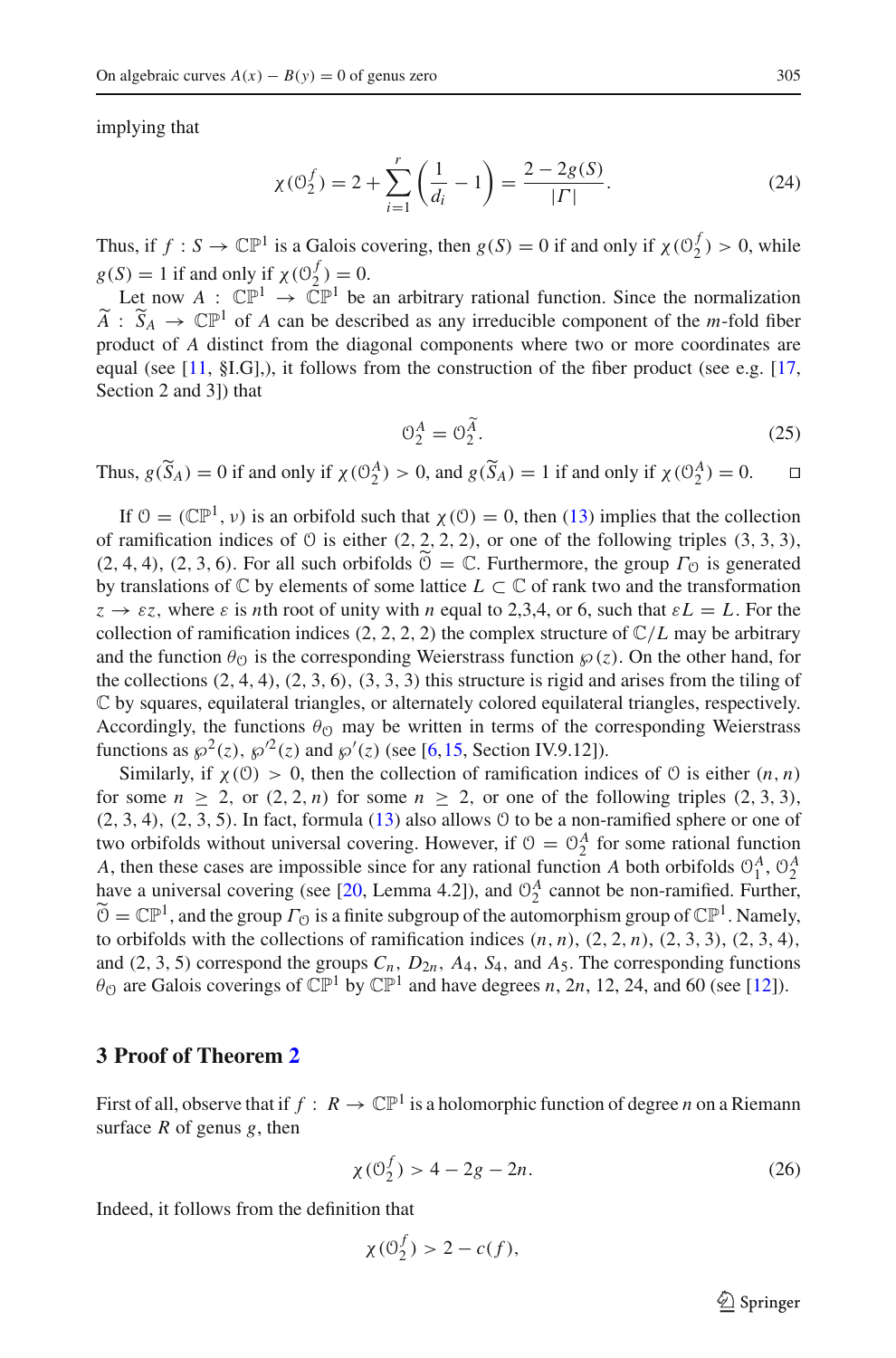where  $c(f)$  denotes the number of branch points of f. On the other hand, since the number *c*(*f*) is less than or equal to the number of points *z* ∈ *R* where deg<sub>*z*</sub> *f* > 1, the Riemann-Hurwitz formula

$$
\chi(R) = \chi(\mathbb{CP}^1)n - \sum_{z \in R} (\deg_z f - 1)
$$

implies that

$$
c(f) \leq \chi(\mathbb{CP}^1)n - \chi(R).
$$

Thus,

$$
\chi(\mathcal{O}_2^f) > 2 + \chi(R) - \chi(\mathbb{CP}^1)n,
$$

implying [\(26\)](#page-6-0).

Let now  $p, q : \tilde{\mathcal{E}}_{A,B} \to \mathbb{CP}^1$  be holomorphic functions such that [\(22\)](#page-5-0) and [\(23\)](#page-5-1) hold. Since  $B: \mathcal{O}_2^q \to \mathcal{O}_2^A$  is a minimal holomorphic map between orbifolds by Theorem [3,](#page-5-2) it follows from Proposition [2](#page-4-3) that

$$
\chi(\mathcal{O}_2^q) \le m\chi(\mathcal{O}_2^A). \tag{27}
$$

On the other hand, [\(13\)](#page-3-3) implies that if  $\chi$  (0) < 0, then in fact

<span id="page-7-0"></span>
$$
\chi(\mathbf{0}) \le -\frac{1}{42} \tag{28}
$$

(where the equality is attained for the collection of ramification indices (2, 3, 7)). Therefore, if  $\chi$  ( $\mathcal{O}_2^A$ ) < 0, then [\(28\)](#page-7-0) and [\(26\)](#page-6-0) imply the inequality

$$
4-2g-2n<-\frac{m}{42}
$$

which in turn implies  $(11)$ .

#### **4 Proof of Theorem [1](#page-2-0)**

It follows from Theorem [2](#page-2-1) and Lemma [1](#page-5-3) that we only need to show that if  $\chi(\mathcal{O}_2^A) \geq 0$ , then *A* is a basis of series. Assume first that  $\chi(\mathcal{O}_2^A) = 0$ . Then the universal covering of  $\mathcal{O}_2^A$  is  $\mathbb{C}$ , and the group  $\Gamma_{\bigcirc{\!}_2^A}$  is generated by translations of C by elements of some lattice  $L = \langle \omega_1, \omega_2 \rangle$ and the transformation  $z \rightarrow \varepsilon z$ , where  $\varepsilon$  is an *n*th root of unity with *n* equal to 2,3,4, or 6, such that  $\epsilon L = L$ . This implies that for any integer  $m \geq 2$  the map  $F : z \rightarrow mz$  satisfies condition [\(17\)](#page-4-0) for the homomorphism  $\phi : \Gamma_{\mathcal{O}_2^A} \to \Gamma_{\mathcal{O}_2^A}$  defined on the generators of  $\Gamma_{\mathcal{O}_2^A}$  by the equalities

<span id="page-7-1"></span>
$$
\phi(z+\omega_1)=z+m\omega_1, \quad \phi(z+\omega_1)=z+m\omega_1, \quad \phi(\varepsilon z)=\varepsilon z. \tag{29}
$$

Therefore, by Proposition [1,](#page-4-4) there exists a rational functions  $R_m$  such that

$$
\theta_{\mathcal{O}_2^A}(mz) = R_m \circ \theta_{\mathcal{O}_2^A},
$$

and it is easy to see that deg  $R_m = m^2$ . Furthermore, it follows from [\(18\)](#page-4-5) that  $\chi(\mathcal{O}_1^A) = 0$ . implying that the group  $\Gamma_{\mathcal{O}_1^A}$  is generated by translations by elements of some sublattice *L* 

 $\Box$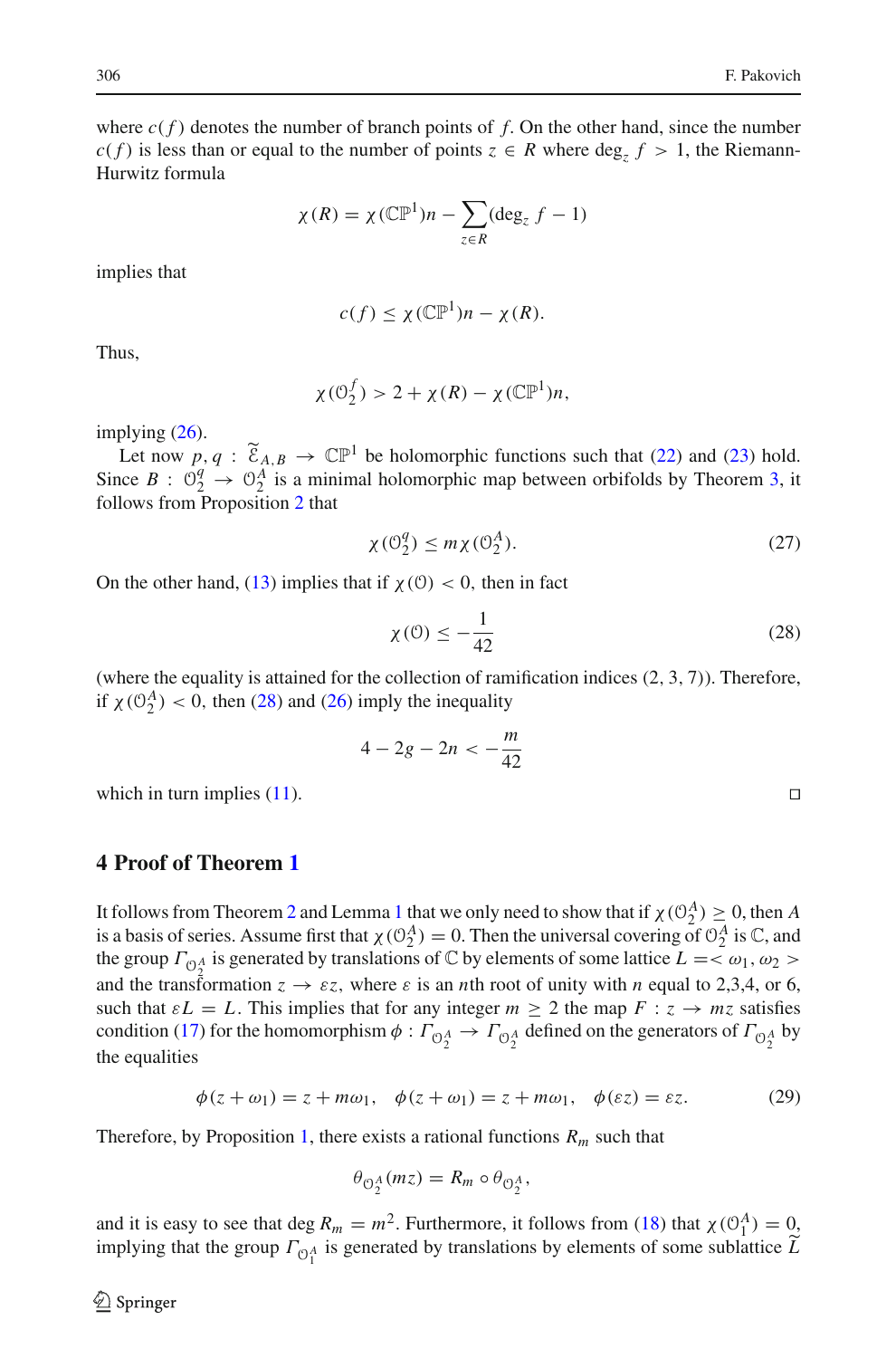of *L* and the transformation  $z \to \varepsilon^l z$  for some  $l \ge 1$ . Thus, homomorphism [\(29\)](#page-7-1) satisfies the condition

$$
\phi(\Gamma_{\mathcal{O}_1^A}) \subseteq \Gamma_{\mathcal{O}_1^A},\tag{30}
$$

implying that there exists a rational function  $S_m$  of degree  $m^2$  such that

$$
\theta_{\mathcal{O}_1^A}(mz) = S_m \circ \theta_{\mathcal{O}_1^A}.
$$

Since

<span id="page-8-3"></span>
$$
\theta_{\mathcal{O}_2^A} = A \circ \theta_{\mathcal{O}_1^A},\tag{31}
$$

it follows now from the equalities

$$
\theta_{\mathcal{O}_2^A}(mz) = R_m \circ \theta_{\mathcal{O}_2^A} = R_m \circ A \circ \theta_{\mathcal{O}_1^A}
$$

and

$$
\theta_{\mathcal{O}_2^A}(mz) = A \circ \theta_{\mathcal{O}_1^A}(mz) = A \circ S_m \circ \theta_{\mathcal{O}_1^A},
$$

that

$$
A\circ S_m=R_m\circ A.
$$

Thus, whenever the curve  $A(x) - R_m(y) = 0$  is irreducible, it has genus zero. Since  $\mathcal{E}_{A,B}$ is irreducible whenever the degrees of *A* and *B* are coprime (see e.g. [\[17,](#page-11-2) Proposition 3.1]), taking any sequence  $m_i \rightarrow \infty$  whose elements are coprime with deg A, we obtain a sequence  $A(x) - R_{m_i}(y) = 0$  of irreducible curves of genus zero.

In the case  $\chi$  ( $\mathcal{O}_2^A$ ) > 0 the proof is similar with appropriate modifications. First observe that in order to prove the theorem it is enough to show that for any *A* with  $\chi$  ( $\mathcal{O}_2^A$ ) > 0 there exists a *single* pair of rational functions *S* and *R* such that

<span id="page-8-0"></span>
$$
A \circ S = R \circ A \tag{32}
$$

and

<span id="page-8-1"></span>
$$
\gcd(\deg R, \deg A) = 1. \tag{33}
$$

Indeed, [\(32\)](#page-8-0) implies that

 $A \circ S^{\circ l} = R^{\circ l} \circ A$ 

Therefore, since equality [\(33\)](#page-8-1) implies the equality gcd(deg  $R^{\circ l}$ , deg *A*) = 1, the sequence  $A(x) - R<sup>ol</sup>(y) = 0$  consists of irreducible curves of genus zero. Further, since by Lemma [1](#page-5-3) the group  $\Gamma_{\mathcal{O}_2^A}$  belongs to the list  $C_n$ ,  $D_{2n}$ ,  $A_4$ ,  $S_4$ ,  $A_5$ , in order to show the existence of such a pairs for any *A* with  $\chi$  ( $\mathcal{O}_2^A$ ) > 0 it is enough to show that for any group *Γ* from the above list there exists a rational function *F* of degree corpime with |Γ | which is Γ -equivariant, that is satisfies the equality

<span id="page-8-2"></span>
$$
F \circ \sigma = \sigma \circ F \tag{34}
$$

for any  $\sigma \in \Gamma$ . Indeed, condition [\(34\)](#page-8-2) means that the corresponding homomorphism in [\(17\)](#page-4-0) satisfies  $\phi(\sigma) = \sigma$  for any  $\sigma \in \Gamma$ , implying that  $\phi(\Gamma) = \Gamma$  for any subgroup  $\Gamma$  of  $\Gamma$ , and we conclude as above that

<span id="page-8-4"></span>
$$
\theta_{\mathcal{O}_2^A} \circ F = R \circ \theta_{\mathcal{O}_2^A}, \quad \theta_{\mathcal{O}_1^A} \circ F = S \circ \theta_{\mathcal{O}_1^A} \tag{35}
$$

 $\circled{2}$  Springer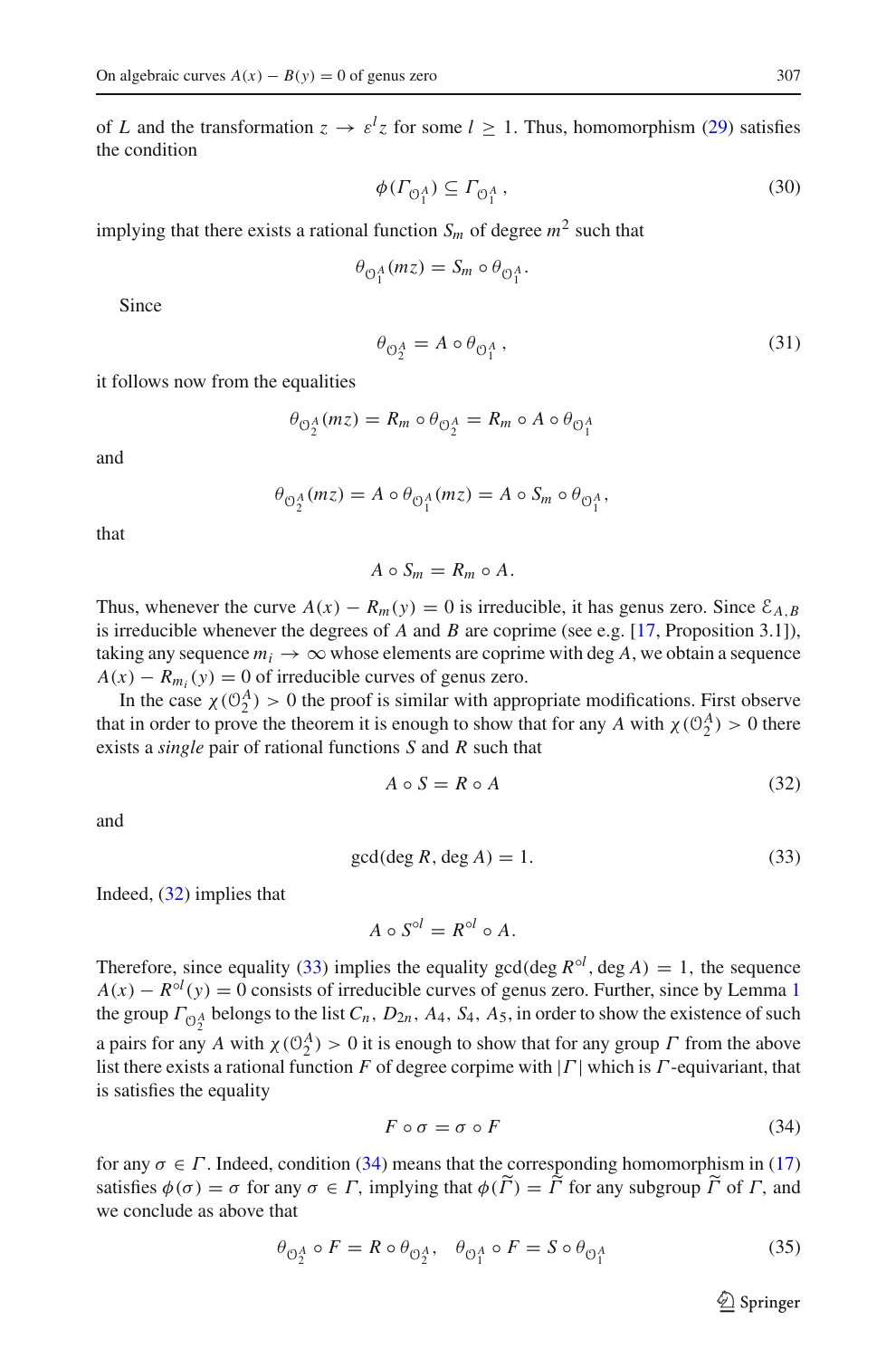for some rational functions *S* and *R* such that [\(32\)](#page-8-0) holds. Moreover, since  $\deg \theta_{\mathcal{O}_2^A} = |\Gamma_{\mathcal{O}_2^A}|$ and deg  $R = \deg F$ , it follows from [\(31\)](#page-8-3) that equality [\(33\)](#page-8-1) holds.

If  $\Gamma_{\mathcal{O}_2^A} = C_n$ , then up to the change  $A \to \mu_1 \circ A \circ \mu_2$ , where  $\mu_1, \mu_2$  are Möbius transformations,  $A = z^n$ , and hence [\(3\)](#page-1-1) already provides a necessary series of irreducible curves of genus zero. Similarly, if  $\Gamma_{\mathcal{O}_2^A} = D_n$ , then without loss of generality we may assume that either  $A = T_n$  or

$$
A = \frac{1}{2} \left( z^n + \frac{1}{z^n} \right)
$$

(see e.g. Appendix of [\[16](#page-11-11)]), and hence the statement of the lemma follows from equalities [\(4\)](#page-1-3) and [\(8\)](#page-1-4). Finally, since  $A_4 \subset S_4 \subset A_5$ , in order to finish the proof it is enough to find a single  $A_5$ -equivariant function whose order is coprime with 60, and as such a function we can take for example the function

<span id="page-9-1"></span>
$$
F = \frac{z^{11} + 66z^6 - 11z}{-11z^{10} - 66z^5 + 1}
$$
 (36)

of degree 11, constructed in the paper [\[4](#page-10-7)].

### <span id="page-9-0"></span>**5 Example**

Consider the rational function  $A = 3z^4 - 4z^3$  appearing in [\(7\)](#page-1-2). The critical values of this function are  $0, -1, \infty$ . The preimage of 0 consists of a critical point 0, whose multiplicity is 3, and the point 4/3. The preimage of −1 consists of a critical point 1, whose multiplicity is 2, and the points  $-\frac{1}{3} \pm i \frac{\sqrt{3}}{2}$ . Finally, the preimage of ∞ consists of a single point ∞, whose multiplicity is 4. Thus,

$$
v_2^A(-1) = 2
$$
,  $v_2^A(0) = 3$ ,  $v_2^A(\infty) = 4$ ,

and the value of  $v_2^A$  at any other point equals 1. Correspondingly,

$$
\nu_1^A \left( -\frac{1}{3} + i \frac{\sqrt{3}}{2} \right) = \nu_1^A \left( -\frac{1}{3} - i \frac{\sqrt{3}}{2} \right) = 2, \quad \nu_1^A \left( \frac{4}{3} \right) = 3.
$$

Finally,

$$
\chi(\mathcal{O}_2^A) = \frac{1}{12}, \quad \chi(\mathcal{O}_1^A) = \frac{1}{3},
$$

and  $\Gamma_{\mathcal{O}_2^A} = S_4$ .

Fix the generators of *S*<sup>4</sup> as

$$
z \rightarrow iz
$$
,  $z \rightarrow \frac{z+i}{z-i}$ .

Then

$$
\theta_{\mathcal{O}_2^A} = -\frac{(z^8 + 14z^4 + 1)^3}{108z^4(z^4 - 1)^4}.
$$

 $\circledcirc$  Springer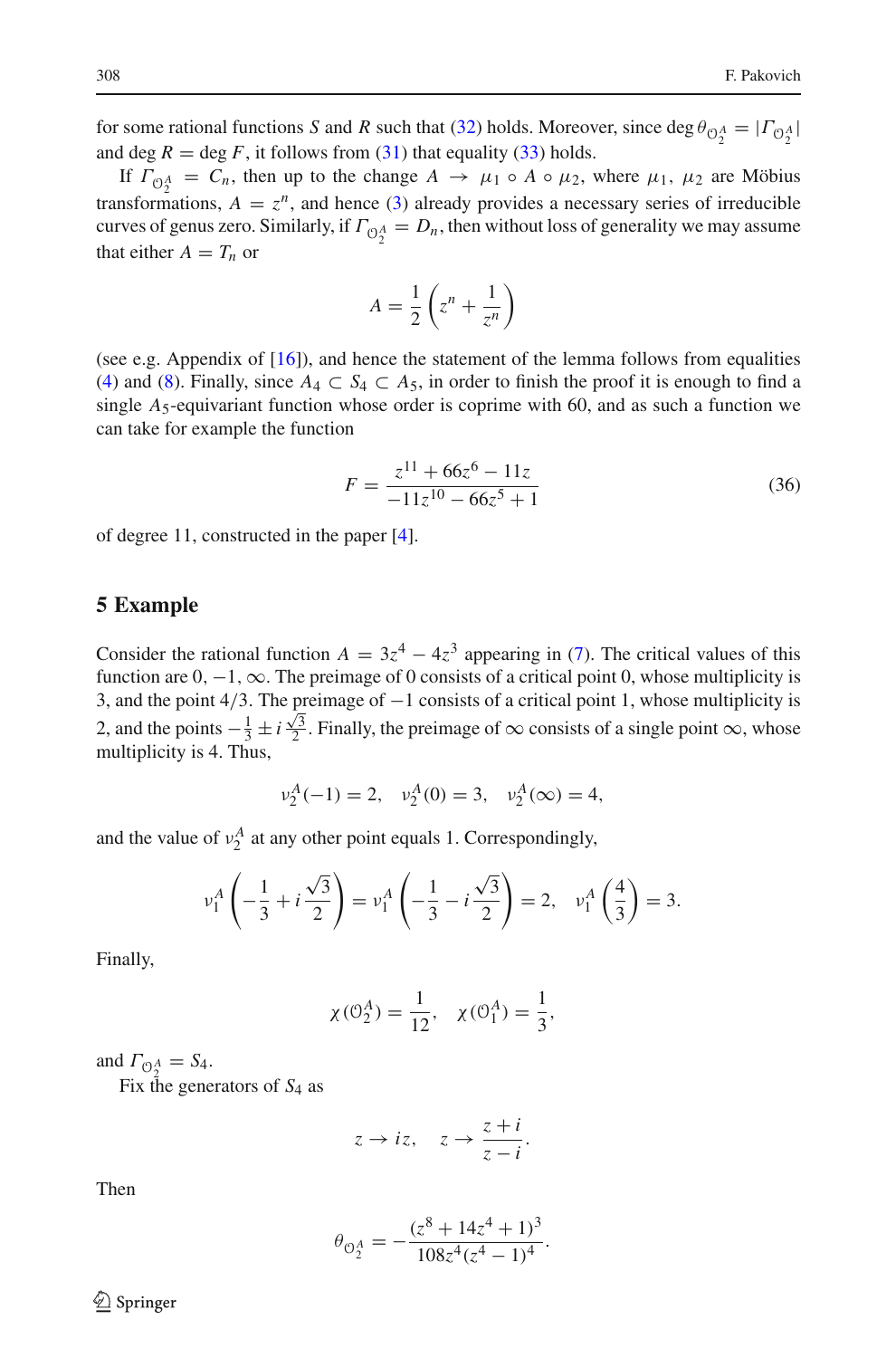The critical values of  $\theta_{\mathcal{O}_2^A}$  normalized in such a way are  $0, -1, \infty$ , and  $\theta_{\mathcal{O}_2^A} = A \circ \theta_{\mathcal{O}_1^A}$ , where

$$
\theta_{\mathcal{O}_1^A} = \frac{\left(\frac{1}{6}(1+i)z^2 - \frac{i}{3}z + \frac{1}{6}(1-i)\right)\left(z^4 + 2z^3 + 2z^2 - 2z + 1\right)}{\left(z^2 + 1\right)(z + 1)\left(z - 1\right)z}.
$$

As an  $S_4$ -invariant function of degree corpime with deg  $A = 4$  we can take function [\(36\)](#page-9-1). However, we also can take the function of lesser degree

$$
F = \frac{-z^5 + 5z}{5z^4 - 1}
$$

obtained from the invariant form

$$
x^5y - xy^5
$$

by the method of [\[4\]](#page-10-7). For such  $F$  the functions  $R$  and  $S$  from equalities [\(35\)](#page-8-4) are

$$
R = \frac{z^2 (z^3 - 240 z^2 + 19200 z - 512000)}{1048576 + 625 z^4 + 16000 z^3 + 153600 z^2 + 655360 z}
$$

and

$$
S = -\frac{z^2 \left(3 z^3 - 10 z^2 + 20 z - 40\right)}{32 - 20 z^3 + 15 z^4}.
$$

Thus, we obtain a family of irreducible curves of genus zero

$$
(3x4 - 4x3) - \left(\frac{y2 (y3 - 240 y2 + 19200 y - 512000)}{1048576 + 625 y4 + 16000 y3 + 153600 y2 + 655360 y}\right)^{ok} = 0,
$$

having the parametrizations

$$
x = \left(-\frac{t^2 (3t^3 - 10t^2 + 20t - 40)}{32 - 20t^3 + 15t^4}\right)^{\circ k}, \qquad y = 3t^4 - 4t^3.
$$

**Acknowledgements** The author is grateful to M. Fried for discussions, and to the Max-Planck-Institut fuer Mathematik for the hospitality and the support.

## **References**

- <span id="page-10-4"></span>1. Avanzi, R., Zannier, U.: Genus one curves defined by separated variable polynomials and a polynomial Pell equation. Acta Arith. **99**, 227–256 (2001)
- <span id="page-10-2"></span>2. Beardon, A., Ng, T.: Parameterizations of algebraic curves. Ann. Acad. Sci. Fenn. Math. **31**(2), 541–554 (2006)
- <span id="page-10-0"></span>3. Bilu, Y., Tichy, R.: The Diophantine equation *f* (*x*) = *g*(*y*). Acta Arith. **95**(3), 261–288 (2000)
- <span id="page-10-7"></span>4. Doyle, P., McMullen, C.: Solving the quintic by iteration. Acta Math. **163**(3–4), 151–180 (1989)
- <span id="page-10-5"></span>5. Eremenko, A.: Some functional equations connected with the iteration of rational functions (Russian). Algebra i Analiz **1**, 102–116 (1989). (translation in Leningrad Math. J. 1, 905–919 (1990))
- <span id="page-10-6"></span>6. Farkas, H., Kra, I.: Riemann Surfaces, Graduate Texts in Mathematics, vol. 71. Springer, New York (1992)
- <span id="page-10-1"></span>7. Fried, M.: On a theorem of Ritt and related diophantine problems. J. Reine Angew. Math. **264**, 40–55 (1973)
- 8. Fried, M.: Fields of definition of function fields and a problem in the reducibility of polynomials in two variables. Ill. J. Math. **17**, 128–146 (1973)
- <span id="page-10-3"></span>9. Fried, M.: Arithmetical properties of function fields. II. The generalized Schur problem. Acta Arith. **25**, 225–258 (1974)